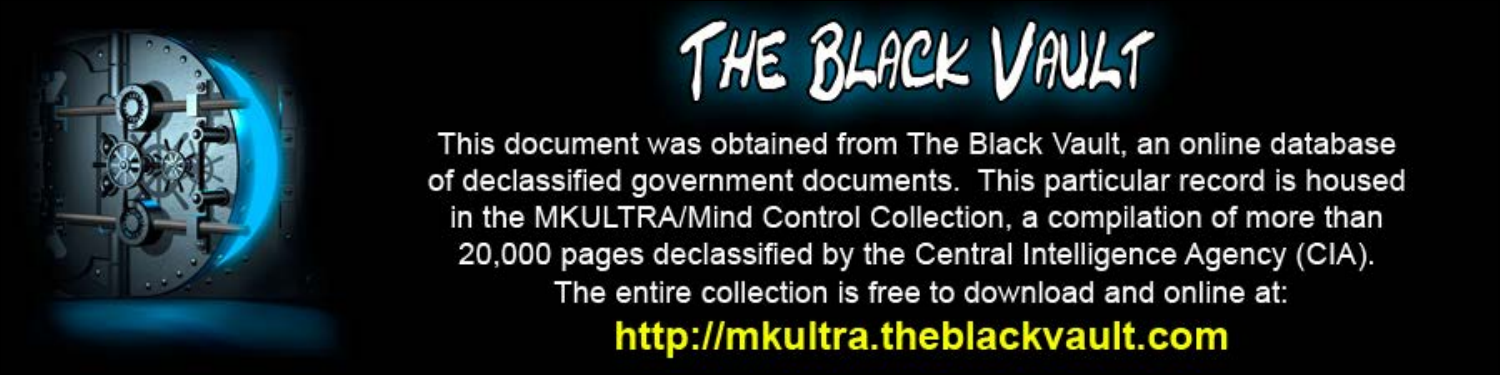$A/B, \mathcal{I\!I\!I}$ , 6, 7

25 February 1952

......

 $\mathcal{C}^{\mathcal{C}}=\mathbb{R}^{n-1}$ ان<br>-<br>-

<sup>~</sup>.

-

*A*  **A**  *a*  **·C**  1. On Thursday, 21 February 1952, the writer had an extended Interview With.

 $\mathcal{L}$  is the set of  $\mathcal{L}$  $j \neq j'$  :  $\mathbf{M}$  : **t-fi ... ;;** •',

**A** 

*e'* 

e

! .. **Jo'** '

interview with<br>The conversation lasted from 3:00 PM to approximately 6: 30 PM. The interview was laid on through the Contact Branch and introductions were made through. tact Office. No difficulties were encountered in this matter. . .

exceptionally a professional hypnotist of exceptionally good reputation. He apparently has other means and has been a professional engineer and accountant. His apartment is in a deluxe apartment neighborhood  $in^4$  and is in exceptionally good G apartment neighborhood in  $\blacksquare$  and is in exceptionally good taste.

**3.** Is about six feet tall, wears horn-rim glasses, has a strong, agressive look, and, physically, is quite impressive. He appears highly intelligent, was courteous, amiable, and co-opera-<br>tive throughout. Eefore getting to cases, the writer fenced with<br>Tor approximately three-quarters of an hour, talking<br>generally about hypnosis and not di After establishing in the writer's mind that. and thoroughly understood the meaning of secrecy, the writer opened up and discussed positive matters. Set out below are a series of questions and answers which cover, in substance, the details of the interview with

Q: What are your experiences in general with hypnotism?

A: I have been a professional hypnotist for at least 15 years. At present, I am employed on a very confidential basis two days a week working in the

 $\mathcal{F}$ ,  $\mathcal{F}$ 

I also work constantly

I work as a and I work continuously with all types of I am not teaching hypnotism now, patients at but I have taught many individuals hypnotism in the past.

 $\mathcal{L}^{(1,1,1)}$ : What part, do you think, did hypnotism play in the  $\mathcal{L}^{(1,1,1,1)}$ and other show trials by the USSR and their •,1.;\ ~ ..... T **l,"** \ ',\;~, .·',""" *,,* <sup>~</sup> satellites?

A: In my personal opinion, hypnosis possibly combined with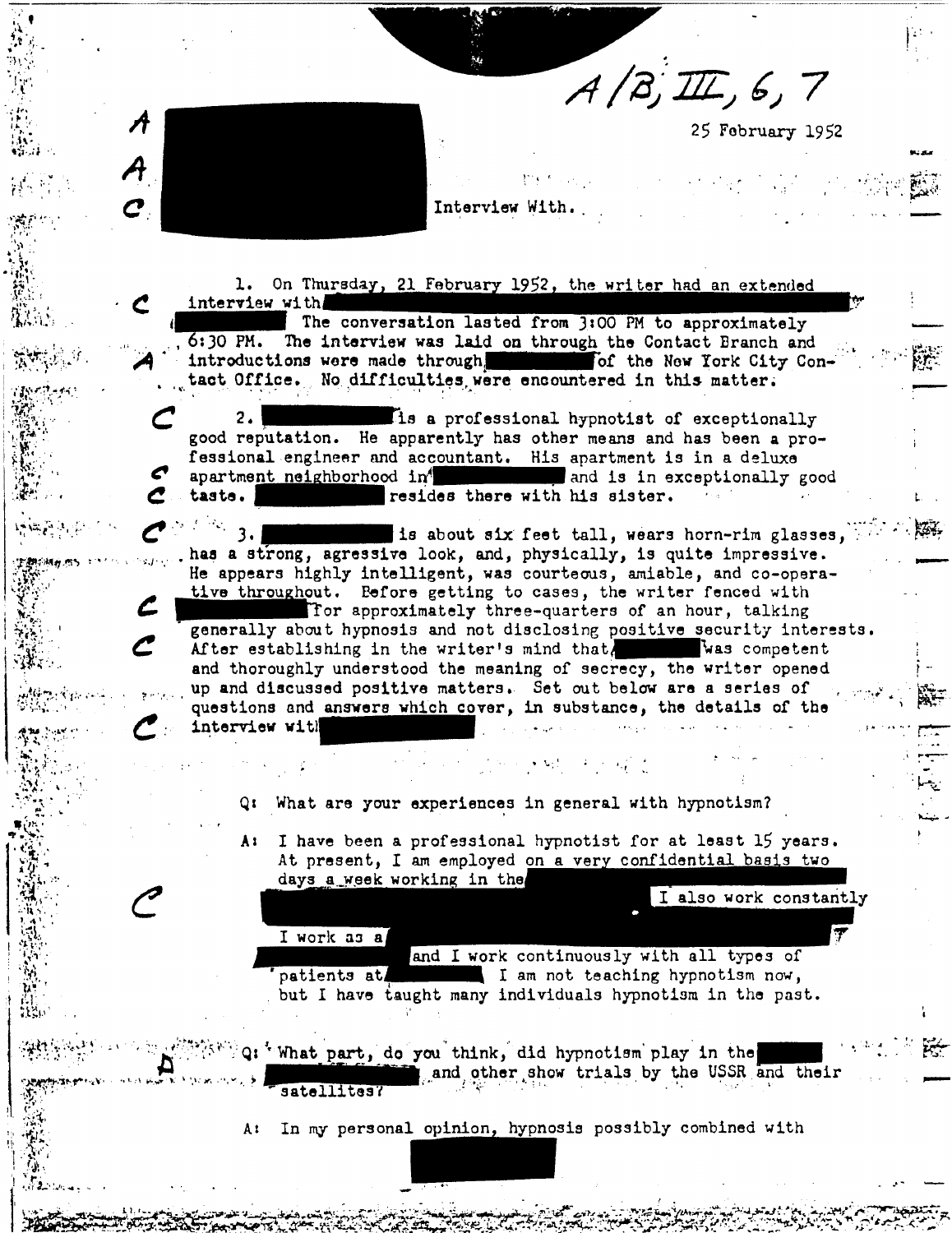duress, and possibly drugs, is how the "confessions" were brought about. I have long been interested in these trials and I believe it entirely possible to bring these things about through these techniques. It would take a great deal of continuous application and study of the individual to produce these results but the enemy has plenty of time and is capable of using any methods.

Can you obtain information from an individual, willing or unwilling, by hypnotism?

: Definitely, yes. Many of the medical cases I work on are involved in obtaining personal, intimate information and through hypnotism, I have been quite successful in obtaining this. If an individual refuses to co-operate with hypnosis, the doctors with whom I work use drugs, always sodium amytal.

Q: Do you think that this system would be useful in obtaining information from a recalcitrant, obstinate, and entirely We unco-operative individual? We have the

A:" Yes, definitely. That is the only way to approach this type of individual, but even at that you would have to study your individual psychologically and the matter would require great skill. All people have to be approached in different manners as far as hypnotism goes, but if you could gain their confidence or at least indicate so, they would clearly understand you were not hostile to them and your battle would be more than half won.

How far do you think individuals could be controlled by hypnosis?

A: This is a very difficult subject. Post-hypnotics will last twenty years and will be very strong if re-enforced from time to time. However, if direct control is wanted, and particularly without re-enforcement, perhaps twelve hours would be the most you could expect and even then a possibility exists that the person under hypnosis might suddenly be awakened by some external stimulus.

Q: Have you ever had any experience with drugs?

 $-2-$ 

 $\phi = \phi + \psi + \psi_{\rm{H}} + \phi_{\rm{c}} + \psi_{\rm{c}} + \psi_{\rm{c}}$ 

Yes, many times. I have worked with doctors using sodium A : The anytal and pentothal and have obtained hypnotic control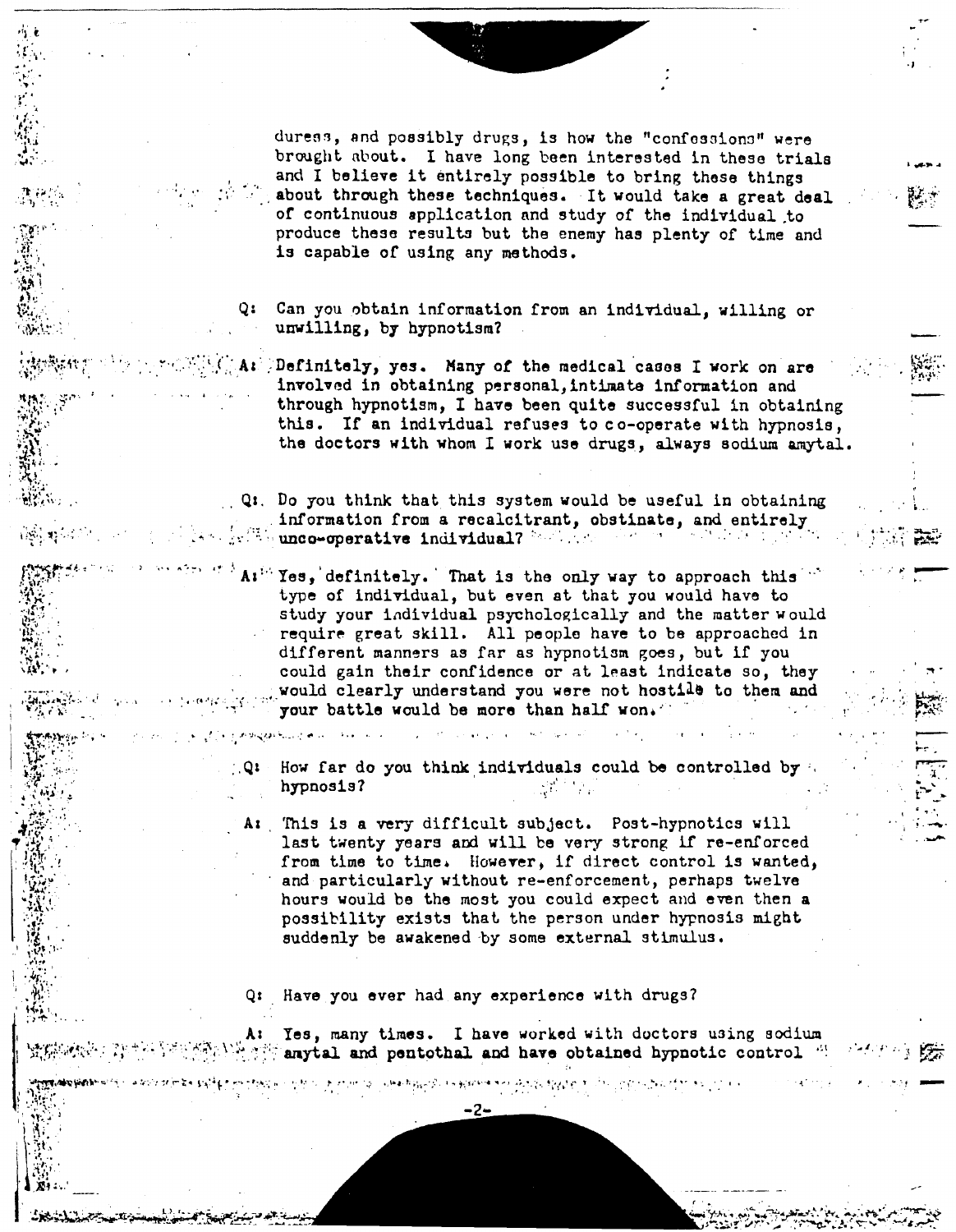after the drugs were used. In fact, many times the drugs were used for the purpose of obtaining hypnotic control.

Were any other drugs used? Do you know any "new" drugs or are there any "wonder" drugs that can be used in this business?

A: No. I have known doctors to try other drugs but they do not have any success and almost without exception in my work, sodium amytal and pentothal are the weapons used. If I had to tackle a case, tough and unwilling, I would rely on sodium amytal. I do not know of any "wonder" drugs. I do not believe they exist and none of the psychiatrists and doctors I work with use anything but those I have mentioned.

Have you ever heard of hypnosis being used in connection with electroshock?

A: No. I am familiar with the electroshock convulsion and coma but I have never attempted to obtain hypnotic control thereafter and have never heard of anyone doing this. However, some of my friends who are psychiatrists constantly use electroshock and I have complete access to their work. I shall make some experiments along these lines in the near future and when I see you again, we will discuss the results of this.

Are there any individuals you might know who would be worthwhile in contacting along these lines?

Offhand, I cannot think of anyone except

is perhaps one of the outstanding

the country, thoroughly understands drugs and is well acquainted with my work. As far as hypnotists are concerned, I do not believe there are five competent professional hypnotists in the U.S. today and I have nothing but contempt for the college professor who talks about hypnosis. Only the professional who can handle hypnosis in front of the public and on a large scale is capable of really giving first-rate advice or information on hypnotic work.

 $^{\dagger}$ in

: Q: Would you be willing to act as a consultant to this Agency? was fully informed that the writer was making no 经调整 医触动脉的 医神经性贫血 计自动  $\mathcal{L}^{\mathcal{L}}$  and  $\mathcal{L}^{\mathcal{L}}$  and  $\mathcal{L}^{\mathcal{L}}$  and  $\mathcal{L}^{\mathcal{L}}$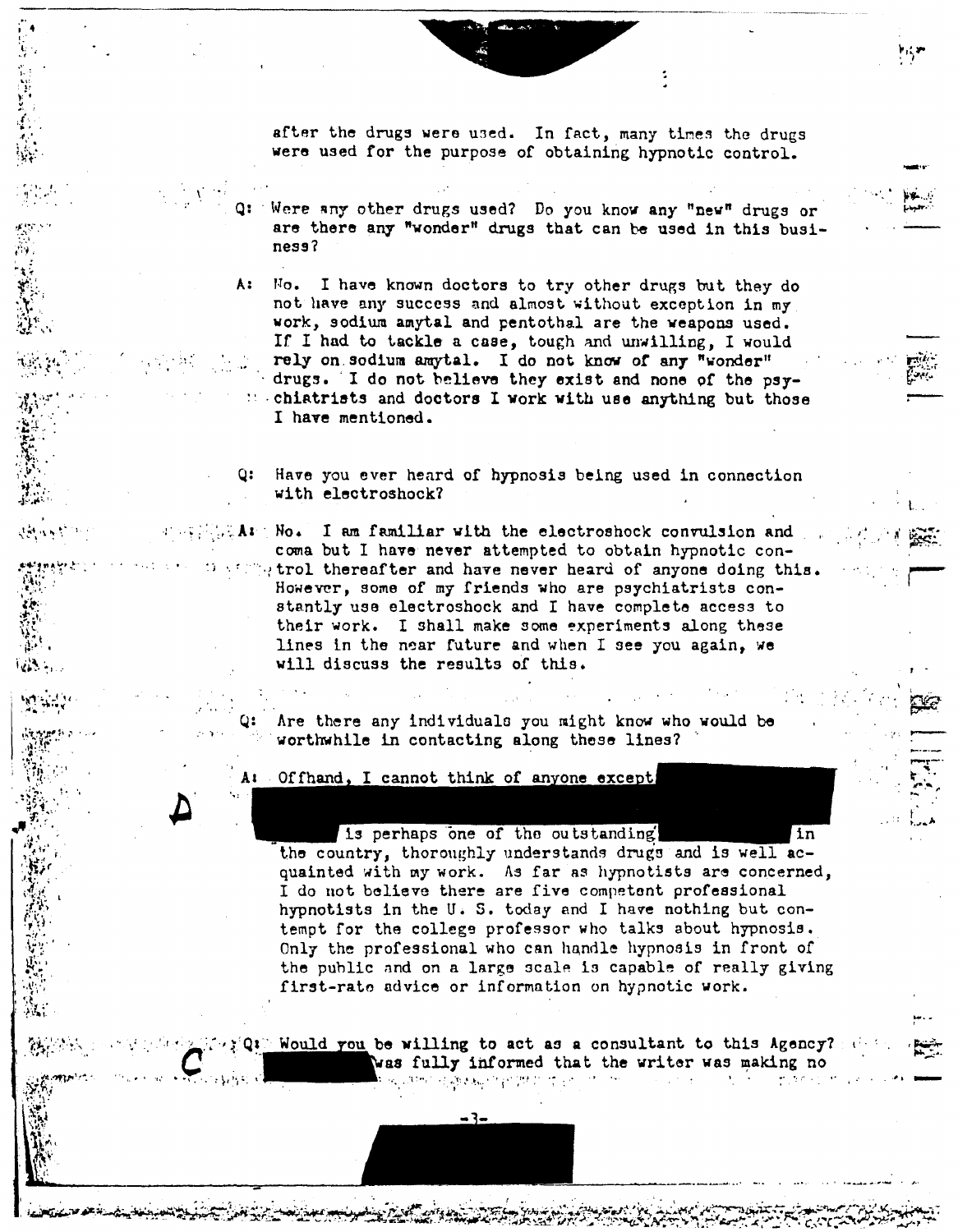offers and in no position to recruit personnel. This offer was being made in general terms.)

- At Yes, I feel that we are at war and if I can be of any help whatsoever, I shall be glad to give my time. If you need me on any given case, I will be glad to cone.
- Q1 Would you accept pupils for private coaching? (Same explanation as above.)

 $A<sub>z</sub>$ Yes. I think I could train an individual or at least give him a substantial background in two weeks, working out with him three times a week.

Do you have any ideas that hypnotism could be used as a weapon?

A: Tes, I have thought about this often. It could certainly be used in obtaining information from recelcitrant people So particularly with drugs. Furthermore, it can be used as a morale factor and in addition. it could be used as a re-" cruiting source for special types of work. I will explain the last two. You have large D.P. camps in Europe and Asia. You have to entertain these people. A good professional hypnotist is a good entertainer. Using mass hypnotic methods. he could drive home thoughts that would be of great benefit to our side. Individuals that he gained control of through hypnotic influence could be converted to strong supporters of our viewpoint through suggestion. The opposite of this, of course, would hold true. Furtheremore, along these lines, a good hypnotist running hypnotic shows for entertainment would pick up a great many subjects, some of whom might be exceptionally good subjects for us. These subjects could easily be tabbed and put to our use.

 $\mathbf{C}$  : Have you ever been able to produce hypnosis without an individual's knowledge?

A: Yes, through the relaxing technique and on rare occasions been able to produce hypnotism against a person's will. However, you cannot count on this and to attempt to attack an individual who did not want to be hypnotized alone would be almost an impossible task. In that type of case, I would use sodium amytal and/or sodium pentothal.

of physical Effect game field of That would be received the community of the logical strict process

 $\mathcal{P}_{\mathcal{C}}(\mathcal{C},\mathcal{C})=\mathcal{P}_{\mathcal{C}}=\sum_{i=1}^n\sum_{j=1}^n\sum_{j=1}^n\sum_{j=1}^n\sum_{j=1}^n\sum_{j=1}^n\sum_{j=1}^n\sum_{j=1}^n\sum_{j=1}^n\sum_{j=1}^n\sum_{j=1}^n\sum_{j=1}^n\sum_{j=1}^n\sum_{j=1}^n\sum_{j=1}^n\sum_{j=1}^n\sum_{j=1}^n\sum_{j=1}^n\sum_{j=1}^n\sum_{j=1}^n\sum_{j$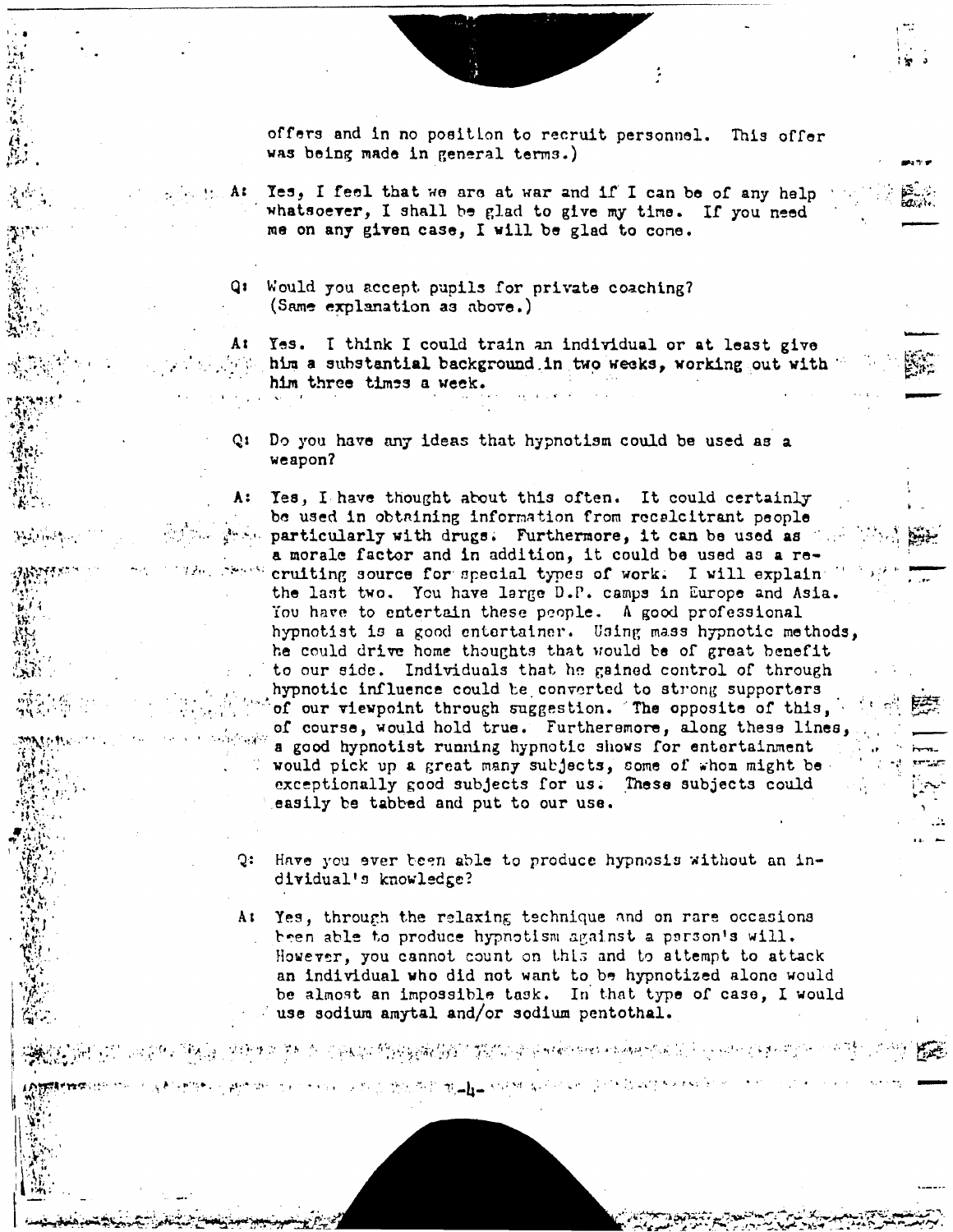- Q: Do you have any special techniques that you think are valuable?
	- All techniques are valuable. I use about eighteen different approaches to individuals ranging from fear to anxiety, to deception, etc., etc. All individuals are different and a hypnotist always studies his subjects carefully, psychologically and otherwise, before attempting hypnosis with them. Only skilled professional hypnotists have proper training and work at it often enough to be skilled hypnotists. I would be glad to show you all my techniques when we have time to discuss them.

There is a peculiar and somewhat dangerous technique involving pressure on the carotid artery. The technique of using pressure on this artery is largely a matter of timing. Pressure in the right place cuts off the flow of blood to the brain, apparently causing a rapid comalike condition -- during this condition, hypnotic control can sometimes be obtained. The technique is not easy to learn. I have tried it only a few times but it has been successful.

 $\mathsf{Q}:$ How effective are post-hypnotics; over what distances and time can they be effective?

A t Properly used post-hypnotics will last twenty years. They can be made more effective by re-enforcement from time to time. Post-hypnotics are not affected at all by time or travel or distance away from the person who placed the posthypnotic. As a rule, post-hypnotics should be 100% effective. in good subjects and they would certainly be more effective than a person operating under direct hypnotic control, since a person in a hypnotic trance can suddenly be brought out of it for various reasons, particularly after many hours, while a post-hypnotic will always remain strong.

- Q: Can individuals be made to do things under hypnosis that they would not do otherwise?
- This is a muchly debated subject and, in my opinion, as a  $A:$ general rule, no individual will do anything against his moral code or upbringing under a hypnotic trance they would not do otherwise. However, it should be remembered that by the proper type of conditioning and a very intelligent and understanding approach using psychology, individuals could be taught to do anything including murder, suicide, etc. This would be difficult, but I believe it could be done by a careful process of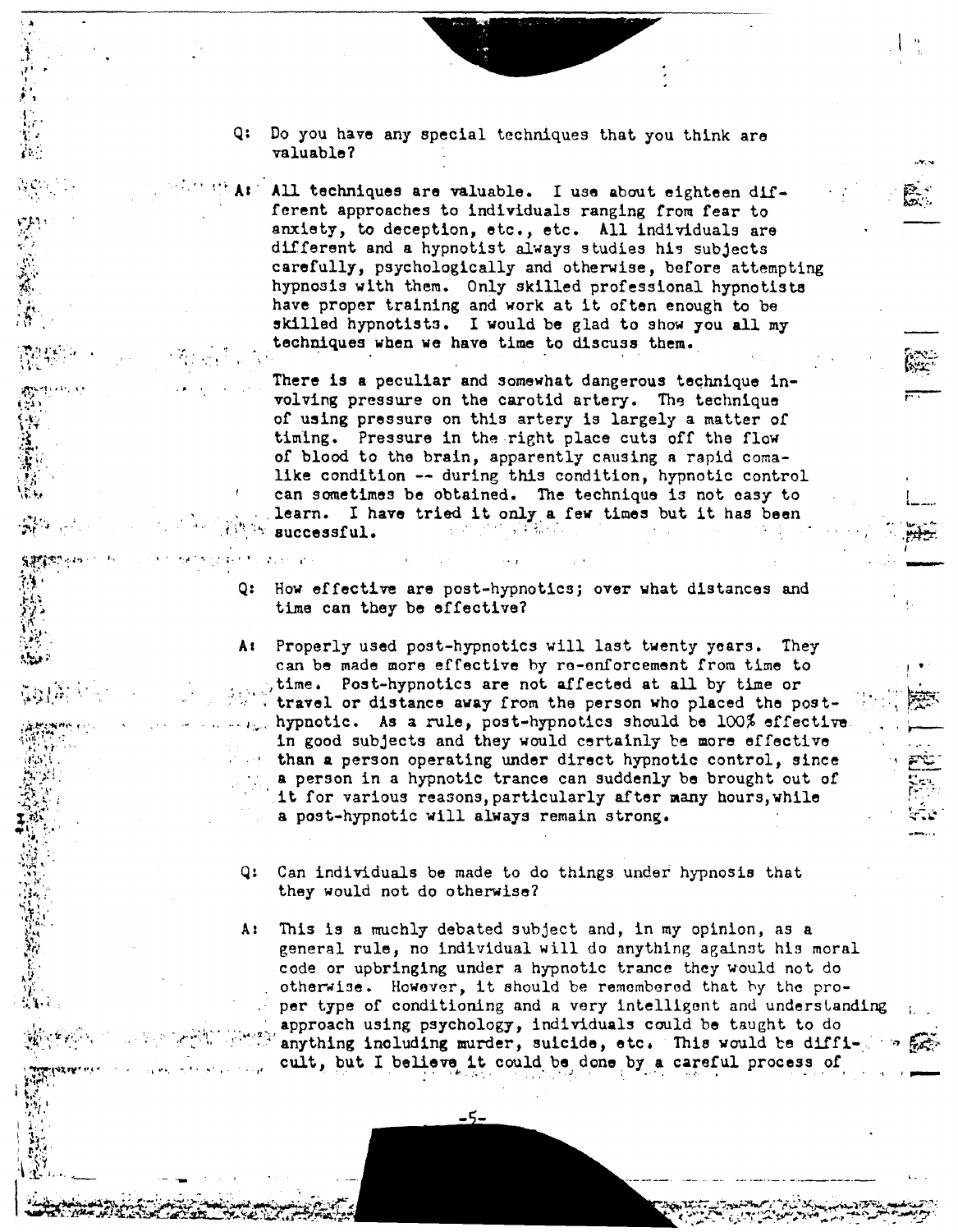conditioning a person prychologically while under a hypnotic state, setting a stage for the act as it were. I do not have much faith in test experiments in colleges because they are. by their very nature, experiments or tests. I do believe that you could carry out acts that would be against an individual's moral feelings if they were rightly, psychologically conditioned. Of course, it would not be as much of a problem to have an immoral person commit an immoral act or a murderer commit a murder, since by their nature they would have no hesitancy to do such a thing in their normal life.

I do not know of any drugs that would do this under any circumstances, but I do feel that the same and other familiar cases in which individuals confessed to crimes which they could not have possibly committed was brought about by hypnosis, as I mentioned before, and lengthy psychological conditioning. The question itself, of course, is one that has been debated a great many times but is difficult to actually arrange a "practical" test.

Q: Do you have any special techniques or ideas for detecting if  $\sim$ an individual is under hypnosis or not?

- A: Yes, I have several methods for detecting this and if I see you again, I will go over them in detail with you. There are certain tests that I make which I think are very effective. Along this same line, I also use several methods for detecting when individuals are faking or play acting with me or feigning hypnosis.
- Do you have any system for detecting good hypnotic subjects, particularly not along the lines of stage entertainments?

**一个法在的身份, 2007** 

No particular system, but there are certain techniques that  $A:$ I apply in looking for good subjects. Most of these are hasically standard tests and are, undoubtedly, known to you. (Reference was made to standard tests for suggestibility, all known to the writer.) In this connection, when I see you again, I will show you some of the methods I use along these lines.

Q: Can hypnosis be broken by another hypnotist if specific instructions have been given to a subject to prevent this?  $\Delta$ 

I have been able to do this, but this is not easy and re- $\mathbb{S}^{\mathbb{Z}}$  quires a great deal of time and effort, but I believe that:

-6-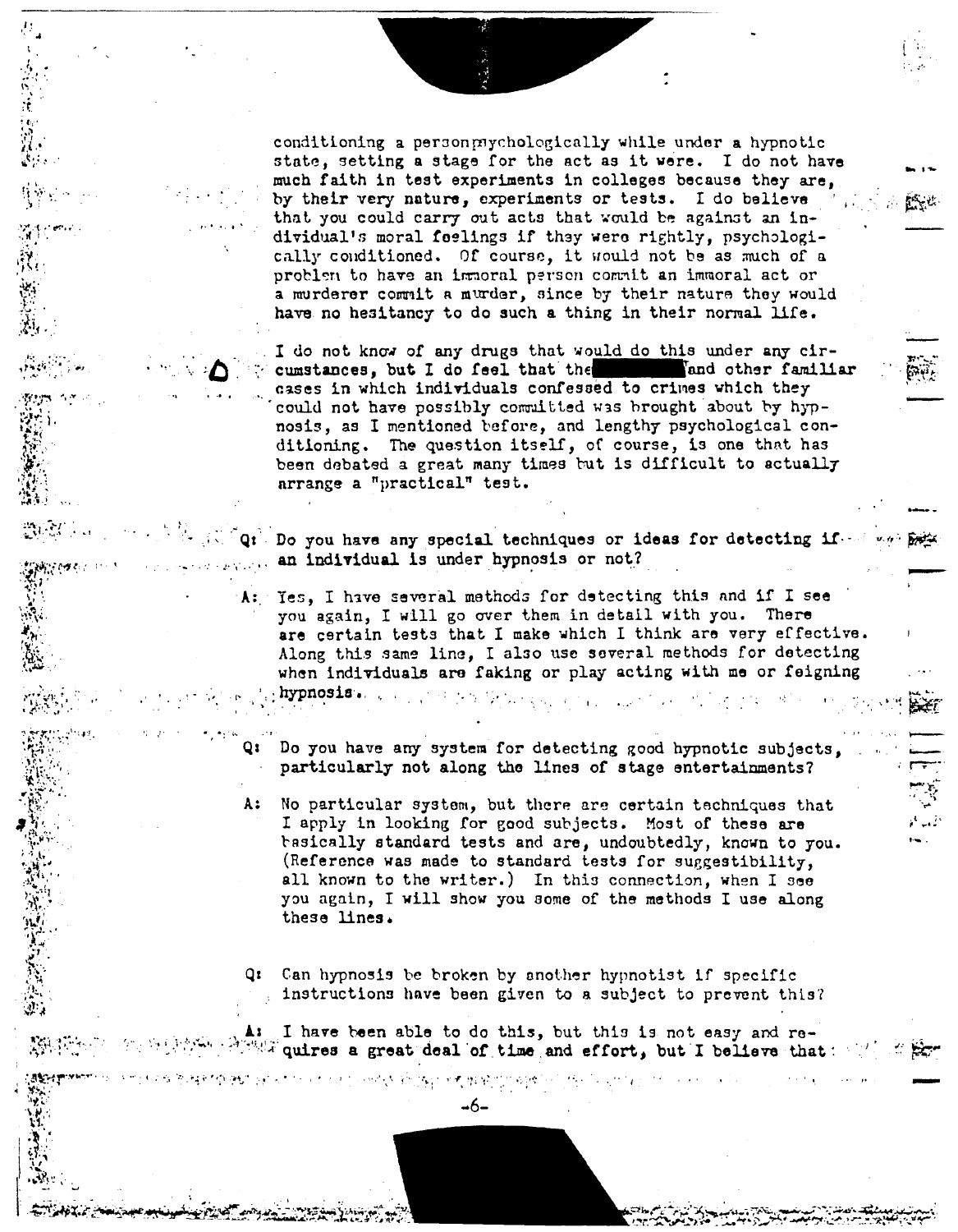that almost any hypnotic control can be detected and broken if sufficient time and a careful psychological approach are used.

- Does alcohol assist in the obtaining of hypnosis in a subject?
- I do not believe it helps. There are many other more  $A:$ important aids to hypnosis than a social drink or two. The first of these I believe would be anxiety, another would be fear, third might be exhaustion. However, in many cases, alcohol does make individuals more pliable and in that sense might have some results.
- $Q$ : Do you have any material that you think might be of interest to me along these lines?
- A: Yes. As you know, an individual who has been hypnotized makes a very excellent courier. They can be given messages while under hypnosis which they themselves do not know and only an individual knowing the code can get this message from this courier. Even assuming that the post-hypnotic control could be broken or the individual hypnotized, it could still be protected perhaps as follows:

A person could be regressed to a certain time and date and then given the message and unless the person who subsequently gained control of the subject regressed the subject to the correct date and time set out, he could not get the message. Even more secure would be to move the individual forward. If he were moved from thirty years of age to thirty-five years of age at a given date and time and then given the message, unless the individual could guess the age, the time, and date in the future, he could not obtain the message.

In my opinion, the use of this hypnotic technique is valuable from your point of view. Certain it is that by hypnotic control over an individual you can extract information probably better than any other known way. Furthermore, in good subjects you can create complete amnesias which should be helpful. In addition, as I mentioned above, I think this technique could be used on a mass scale as I explained both as a morale factor or for propaganda purposes. Some people in the Army I know are giving thought to these items, but whether it can ever be sold at the top-level, I cannot say. I think it would be very valuable.